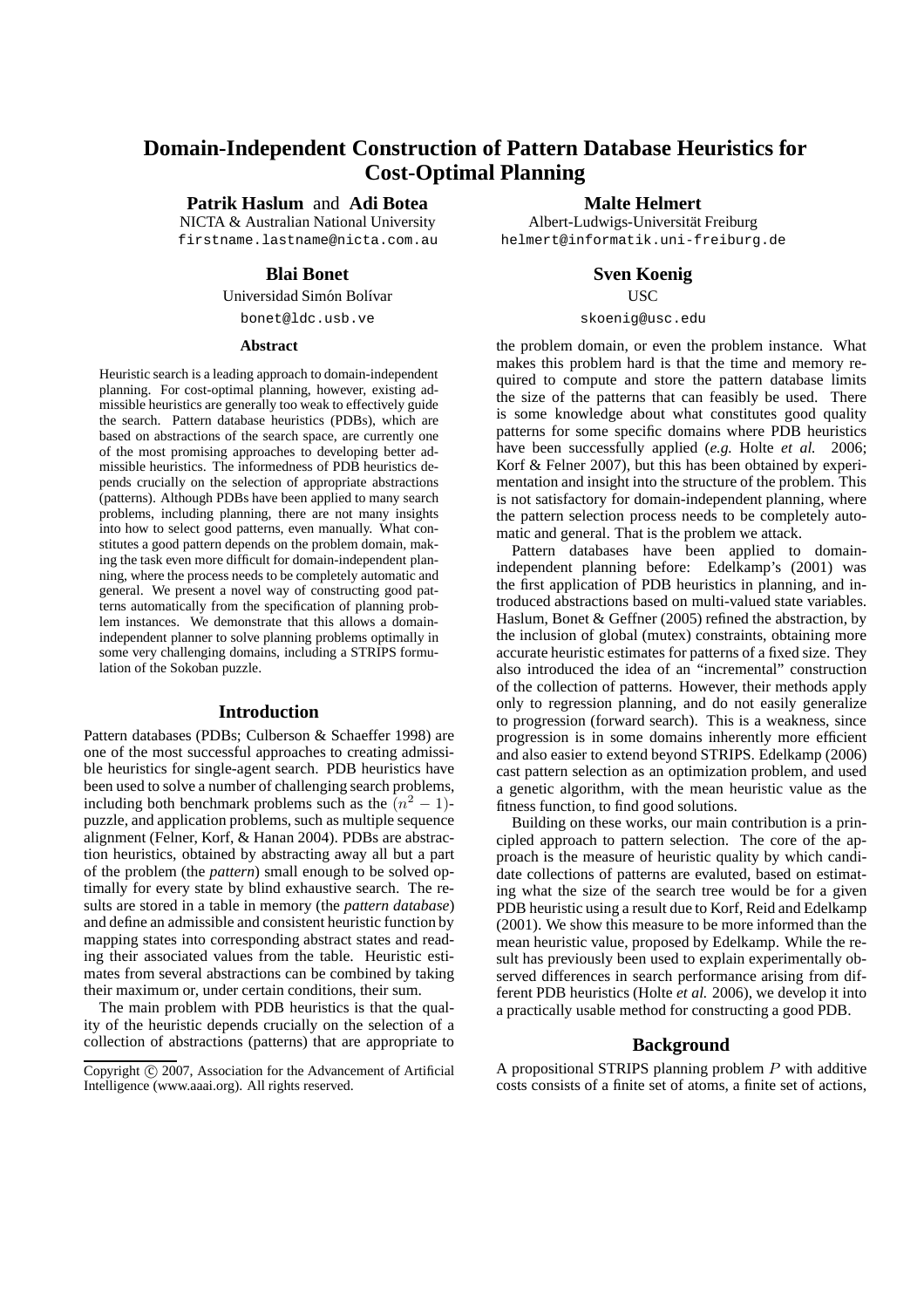a completely specified initial state,  $s<sub>0</sub>$ , and a goal condition, G. Each action a has a set of precondition atoms (*pre*(a)), which must hold in a state for it to be applicable, and sets of atoms made true (*add*(a)) and false (*del*(a)), respectively, when it is applied. A plan is an applicable sequence of actions that leads to a state satisfying the goal condition. Every action has a cost,  $cost(a)$ , and the cost of a plan is the sum of the costs of the actions in the plan.

Parallel to the propositional representation of planning problems, we consider a representation by multi-valued state variables (*i.e.* variables taking values from a finite set other than the set  ${true, false}$ , which are implicit in many planning problems. These implicit variables correspond to a particular type of invariants, namely sets of atoms such that exactly one atom in the set is true in any reachable state. Methods for automatically extracting such "exactly-one" invariants from STRIPS encodings have been proposed (*e.g.* Helmert 2006). The rationale for the use of a multi-valued state variable encoding as the basis for abstractions is that it allows PDBs to be represented much more compactly: the PDB for a single variable with  $n$  values has  $n$  entries, whereas the corresponding PDB in a propositional encoding would have  $2^n$  entries  $(2^n - n)$  of which are irrelevant, since they correspond to states that can never be reached).

**Abstractions and Pattern Databases** An abstraction of the problem is defined by a subset,  $A$ , of the state variables, by simply removing from the preconditions and effects of all actions, and from the initial state and goal, all variables (atoms) not in A. We call the set A the *pattern*, and denote by  $h^{A}(s)$  the minimum cost of reaching a goal state from the abstract state corresponding to state  $s$ , in the state space of the abstract problem: this is a lower bound on the corresponding cost in the state space of the original problem P, and thus  $h^A$  is an admissible heuristic. It is also consistent. The size of the abstract state space is bounded by  $\prod_{v \in A} |D_v|$ , where  $D_v$  is the domain of variable v, *i.e.*, the set of values it can take. When this is sufficiently small, the optimal cost function  $h^A(s)$  can be computed for all s by a breadth-first search in backward direction from all goal states and stored in a table, which constitutes the pattern database for pattern A.

**Constrained Abstraction** Because the abstraction ignores all conflicts involving variables not in the pattern A, states in the abstract space may become reachable even though they do not correspond to any reachable state in the real state space. This often causes the heuristic  $h^A$  to underestimate the cost of reaching the goal from a state s more than necessary and also weakens the ability of the heuristic to detect deadlock states (states from which no goal state is reachable). Constrained abstraction (Haslum, Bonet, & Geffner 2005) improves the accuracy of  $h^A$  by enforcing in the abstraction invariant conditions that hold in the original problem. Of particular interest are binary "at-most-one" invariants, *i.e.* static mutexes. In solving the abstract problem, application of an action to an abstract state is disallowed if the preconditions of the action and the abstract state together violate a mutex. The resulting heuristic function remains admissible and consistent.

# **Collections of Patterns**

Before we go into the question of how to select a collection of patterns, we establish some results about the heuristic functions that can be constructed from such a collection.

**The Canonical Heuristic Function** An admissible heuristic function h is said to *dominate* another admissible heuristic h' iff  $h(s) \geq h'(s)$ , for all s. Clearly, if pattern A is a subset of pattern  $B$ ,  $h^B$  dominates  $h^A$ . Note that this also means that  $h^A$  yields lower bounds (*i.e.*, is an admissible heuristic) for optimal cost in the abstract state space defined by pattern B.

Given two PDB heuristics  $h^A$  and  $h^B$ , the heuristic function  $h(s) = \max(h^A(s), h^B(s))$  is also admissible and clearly dominates both  $h^A$  and  $h^B$  alone. If the set of actions that affect some variable in  $A$  is disjoint from the set of actions that affect any variable in  $\overline{B}$ , the heuristic  $h(s) = h^A(s) + h^B(s)$  is also admissible. In this case, we say the patterns are *additive* (this additivity condition is only sufficient, not necessary, but has the advantage that it is easy to check). A set of patterns is additive, according to this condition, iff all patterns in the set are pairwise additive. Clearly,  $h^A(s) + h^B(s)$  dominates  $\max(h^A(s), h^B(s))$ . Note, however, that  $h^{A \cup B}$ , *i.e.* the PDB for a pattern containing all variables in both  $\vec{A}$  and  $\vec{B}$ , dominates both the sum and maximum of  $h^A$  and  $h^B$ .

In general, given a collection of patterns,  $C =$  $\{P_1, \ldots, P_k\}$ , where the additivity condition stated above holds between some of the patterns but not all, there is a unique way of combining the corresponding PDB heuristics into an admissible (and consistent) heuristic function that dominates all others. We will call this the *canonical heuristic function* of the pattern collection and denote it by  $h^C$ .

**Theorem 1** Let  $C = \{P_1, \ldots, P_k\}$  be a collection of pat*terns, and let* A *be the collection of all maximal (w.r.t. set inclusion) additive subsets of* C*: the canonical heuristic function of* C *is*

$$
h^C(s) = \max_{S \in A} \sum_{P \in S} h^P(s)
$$

The canonical heuristic can be simplified by removing from it any sum over an additive set  $S$  for which there is another additive set S' such that for every pattern  $P_i \in S$ ,  $P_i \subseteq P_j$ for some  $P_j \in S'$ , as the sum over S will always be dominated by the sum over  $S'$ . Nevertheless, in the worst case, the number of additive non-dominated subsets of a collection may be exponential.

Finding the maximal additive subsets of a collection of patterns is equivalent to the problem of finding all maximal (*w.r.t.* set inclusion) cliques in a graph, which requires exponential time in the worst case because there can be exponentially many such cliques. The algorithm by Tomita, Tanaka & Takahashi (2004) runs in time polynomial in the number of maximal cliques, which we found to be efficient enough.

**Dominance in a Collection** As noted above, if all variables in pattern A are also included in pattern B,  $h^B$  dominates  $h^A$ . However, this does not always mean that pattern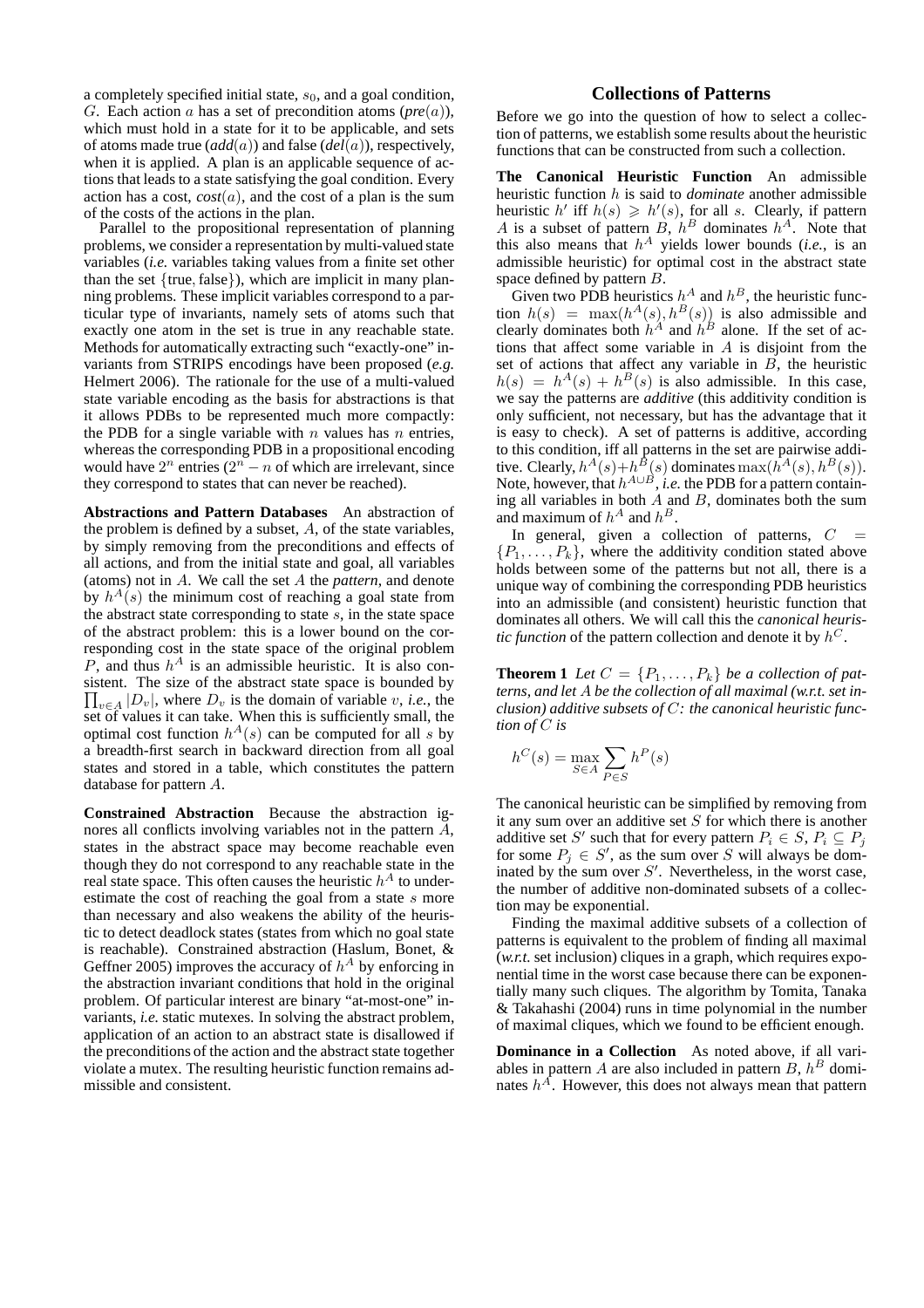A is of no use, since it may be additive with some patterns with which B is not. In a collection C, a pattern P is redundant if  $h^C = h^{C - \{P\}}$ , which is the case if P does not appear in any of the non-dominated sums in the canonical heuristic function. A pattern containing no variable mentioned in the goal condition is always redundant.

## **Pattern Construction**

The main question we address is the following: Given a planning problem, with (multi-valued) state variables  ${V_1, \ldots, V_n}$ , and a limit on the amount of memory that may be allocated to PDBs, how do we construct a collection of patterns,  $C = \{P_1, \ldots, P_k\}$ , that respects the memory limit and whose canonical heuristic function gives the best search performance?

#### **Estimating Search Effort**

Korf, Reid and Edelkamp (2001) develop a formula for the number of nodes expanded by a tree search (IDA\*) with given cost bound  $c$ , using an admissible and consistent heuristic  $h$  for pruning. Their formula (slightly rewritten) is

$$
\sum_{k=0,\ldots,c} N_{c-k} P(k) \tag{1}
$$

where  $N_i$  is the number of nodes whose accumulated cost ( $g$ value) equals i and P is the so called *equilibrium distribution* of the heuristic function  $h: P(k)$  is the probability that  $h(n) \leq k$ , where n is a node drawn uniformly at random from the search tree up to the cost limit  $c$ . Technically, the formula holds only in the limit of large  $c$ . The same formula holds also for a graph search  $(A^*)$ , but in that case the equilibrium distribution is defined by random drawing of nodes uniformly over the state space up to cost  $c$ , instead of the search tree. In the presence of transpositions (multiple paths to the same state) these are not the same.

From our perspective, c and  $N_i$  are fixed. However, because we can influence the heuristic by our selection of patterns, we can influence P. Thus, ideally, we want to select a collection of patterns whose associated PDB heuristic results in an equilibrium distribution that minimizes (1). From  $N_i$ , P and c we can obtain an absolute measure of the quality of each candidate heuristic. These parameters are not known to us, but can be estimated. However, we do not need such an estimate of absolute quality. We only need to determine which of two given heuristic functions  $h$  and  $h'$  is better. Formula (1) suggests that the number of states whose heuristic value is increased is more important than the magnitude of the increase, in particular increasing the estimated cost of states whose current estimate is small.

In fact, we will be considering an even more restricted question: given a base heuristic  $h_0$ , and two alternative improvements h and h', which improves more over  $h_0$ ?

## **Pattern Construction as Search**

The problem of selecting the best collection of patterns, subject to the "at least one goal variable" restriction and the given memory limit, is a discrete optimization problem, which we approach by defining a search space whose states are pattern collections and in which the neighbourhood of a state is defined by a set of modifications to the collection. In this space, we then search for a good solution.

The starting point of the search is the collection consisting of one pattern for each goal variable, each containing only that variable. (We assume that the memory limit is large enough to fit this collection. This is a reasonable assumption due to the way variables are created from the planning problem.) From a given collection of patterns,  $C = \{P_1, \ldots, P_k\}$ , a new collection C' can be constructed by selecting a pattern  $P_i \in C$ , a variable  $V \not\in P_i$ , and adding the new pattern  $P_{k+1} = P_i \cup \{V\}$  to the collection, provided the total PDB size of the new collection does not exceed the memory limit. This defines the search neighbourhood of C.

As each neighbour of a pattern collection  $C$  contains  $C$ , heuristic quality is non-decreasing. However, due to the memory limit finding the true optimum requires, in general, an exhaustive search through the space of pattern collections. As this is not feasible, we settle for finding a local optimum, using a local search method. In our experiments we have used simple hill climbing. The search starts with the initial collection described above, repeatedly evaluates the neighbourhood of expanded pattern collections and selects the best neighbour to be the current collection in the next iteration, ending when no extension, permitted by the size limit, of the current collection results in a significant improvement. PDBs corresponding to patterns in the collection are computed along the way.

#### **Evaluating the Neighbourhood**

Evaluating the neighbourhood is the critical step in our search for a good pattern collection. We need to rank the relative quality of the pattern collection in the neighbourhood of the current collection, and determine whether any of them offers a significant improvement.

Edelkamp (2006) suggests measuring the quality of a heuristic by its mean value, which is also related to the search effort but which is less discriminating than formula (1), since heuristics with very different equilibrium distributions can have the same mean. The mean heuristic value of a single PDB is easily obtained by a linear scan of the PDB, but the mean value of the canonical heuristic function is not so easily computed. Edelkamp solves this problem by forcing all PDBs to be additive, through cost relaxation, and averaging their mean values, but this weakens the heuristic and assumes that values of different PDBs are not correlated. Also, it is not clear how the mean is defined if the heuristic value of some states is infinite, *i.e.*, when deadlocks are recognised by the heuristic.

As an alternative, we derive a relative measure of the quality of a pattern collection based on formula (1). A collection  $\dot{C}$ ' in the neighbourhood of C differs from C only by the addition of one new pattern,  $P_{k+1}$ . Thus,  $h^{C'}(s)$  can never be less than  $h^C(s)$ , for any state s, since C' subsumes C. Formula (1) predicts that the improvement, *i.e.*, the search effort saved, by using  $C'$  instead of  $C$  is

$$
\sum_{k=0,...,c} N_{c-k}(P(k) - P'(k))
$$
 (2)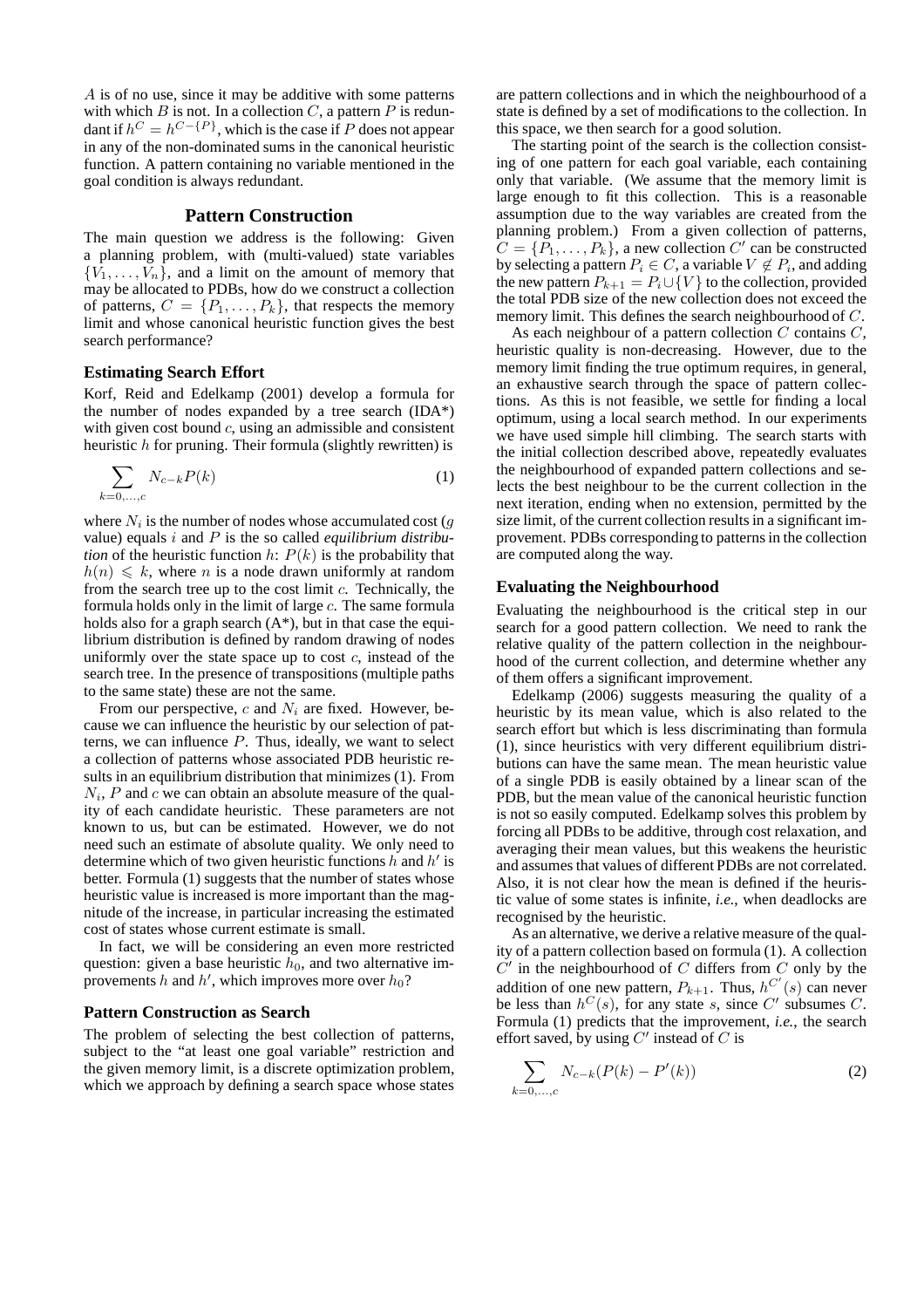where P and P' are the equilibrium distributions of  $h^C$  and  $h^{C'}$ , respectively. Suppose we draw a sample  $\overline{n}$  of m nodes uniformly at random from the search tree: the resulting estimate of  $(2)$  can be written as

$$
\frac{1}{m} \sum_{n_i} \sum_{h^C(n_i) \le k < h^{C'}(n_i)} N_{c-k} \tag{3}
$$

Since  $N_k$ , the number of nodes in the search tree within cost bound  $k$ , tends to grow exponentially in general, we can reasonably assume that  $N_k$  dominates  $\sum_{i \leq k} N_i$ , and approximate the above expression with

$$
\frac{1}{m} \sum_{\{n_i \mid h^C(n_i) < h^{C'}(n_i)\}} N_{c-h^C(n_i)} \tag{4}
$$

This approximation greatly simplifies the evaluation, since for each node  $n_i$  in the sample we only need to determine if  $h^{C'}(n_i) > h^{C}(n_i)$ , rather than having to determine the exact value of  $h^{C'}(n_i)$ . A possible additional simplifying approximation is to ignore the weight that formula (4) attaches to each sample, *i.e.*, simply counting the number of nodes for which  $h^{C'}$  is greater than  $h^{C}$ . (In the following, we refer to this as the *counting approximation*.) The impact of this approximation on heuristic quality is evaluated experimentally later.

Although the method outlined above is conceptually simple, there are a number of technicalities in it that are both involved and important for the performance of the search, which we discuss next.

**Comparing**  $h^C(n)$  **and**  $h^{C'}(n)$  For each node n in the sample, we need to determine if  $h^{C'}(n) > h^{C}(n)$ . Since we maintain PDBs for the current collection,  $h^C(n)$  is available by simply evaluating the heuristic function. Because the collection  $C$  contains every pattern in  $C'$  except for the new pattern  $P_{k+1}$ ,  $h^{C'}(n) > h^{C}(n)$  holds iff  $h^{P_{k+1}}(n) >$  $h^C(n) - \sum_{P_i \in S - \{P_{k+1}\}} h^{P_i}(n)$ , for some additive subset  $S \subseteq C'$  that includes  $P_{k+1}$ .

The only unknown quantity in this condition is the value of  $h^{P_{k+1}}(n)$ . This could be obtained by computing the corresponding PDB, but, particularly for large patterns, this is costly, and also wasteful if the number of samples to be evaluated is small, relative to the size of the PDB. As an alternative, we use a search in the abstract state space defined by pattern  $P_{k+1} = P_i \cup \{V\}$ . Because we have already a PDB for  $P_i$ , and also for  $\{V\}$  if V is a goal variable, we have good lower bounds for the abstract space, and the condition that we are testing provides a, typically rather tight, upper bound. This combines to make the search quite efficient.

**Sampling the Search Space** In order to perform the estimation to rank the neighbours of a pattern collection  $C$ , we need a random sample of nodes,  $\overline{n}$ , drawn uniformly from the search space up to cost bound  $c$ . If the space is a uniform and complete tree with branching factor  $b$  up to a depth of at least  $d$ , a uniformly sampled node within depth  $d$  can be found by a random walk of length l, where  $l = i$  with probability  $\frac{b^{i+1}-b^i}{b^{d+1}-1}$  $\frac{b^{n+1}-b^{n}}{b^{d+1}-1}$ , that returns the node where the walk ends.

However, the search space associated with a planning problem, is typically neither uniform nor a tree, and there are often dead-end states (*i.e.* states from which no action is applicable). Moreover, we do not know what is the relevant depth, since we do not know the solution.

Still, random walks is a simple method for efficiently sampling the reachable state space, so we use it as an approximation. The solution depth is estimated by the current heuristic, multiplied by a small constant (in our experiments 2) because the heuristic is underestimating. (For problems with non-uniform cost, the depth estimate is adjusted by the average cost/depth ratio, which is also estimated during the random walks.) To compensate for the imprecision of this estimate, random walk lengths are binomially distributed with the mean at the estimated depth. We constrain the random walk so as to avoid some known deadlock states (states for which the current heuristic value is infinite) that are efficiently detectable, and on encountering a dead-end state reset the walk to the initial state. Due to these compromises, our sample of states is not uniformly random over the search space, but it is still *relevant*, in the sense that it provides an estimate useful for ranking the neighbours of the current pattern collection.

**Avoiding Redundant Evaluations** Neighbourhood evaluation is the most time consuming part o the search. We use two techniques to avoid wasting time on evaluating unpromising neighbours.

The first is based on a static analysis: Adding a variable V to pattern P will only improve over the value of  $h^P$  if the variable directly influences any of those in the pattern. The causal graph is a common tool for analysing influences among variables in a planning problem: a variable  $V'$  can influence a variable  $V$  if some action that changes  $V$  has a precondition or effect on  $V'$ . Due to our use of constrained abstraction,  $V'$  also, potentially, influences the pattern  $P$  if some action that changes a variable in  $P$  has a precondition in  $P$  that is mutex with some value of  $V'$ . Variables that can not influence a pattern are not considered for extending it.

The second is statistical: After each  $\frac{m}{t}$  samples, we calculate for each candidate collection a confidence interval for its "score" (*i.e.* how much it improves on the current pattern collection). If the upper end of the estimated interval for a collection  $C'$  is less than the lower end of the interval for a collection  $C''$ , it is unlikely that  $C'$  will turn out better than  $C''$ , so we do not evaluate  $C'$  any further. For the counting approximation we use Wilson's (1927) formula for the confidence interval, since the normal approximation is too imprecise when the estimated value is very small.

**Ending the Search** The pattern search comes to an end when no extension allowed by the size limit improves over the current pattern collection, but in many cases the point at which the effort of the search exceeds the value of the gain in heuristic accuracy occurs much earlier. Thus it is useful to consider more aggressive cut-off criteria, such as limiting the number of search iterations or setting a threshold and disregarding any extension with a smaller improvement. In the counting approximation of formula (4), the score of an extension is simply the fraction of samples for which the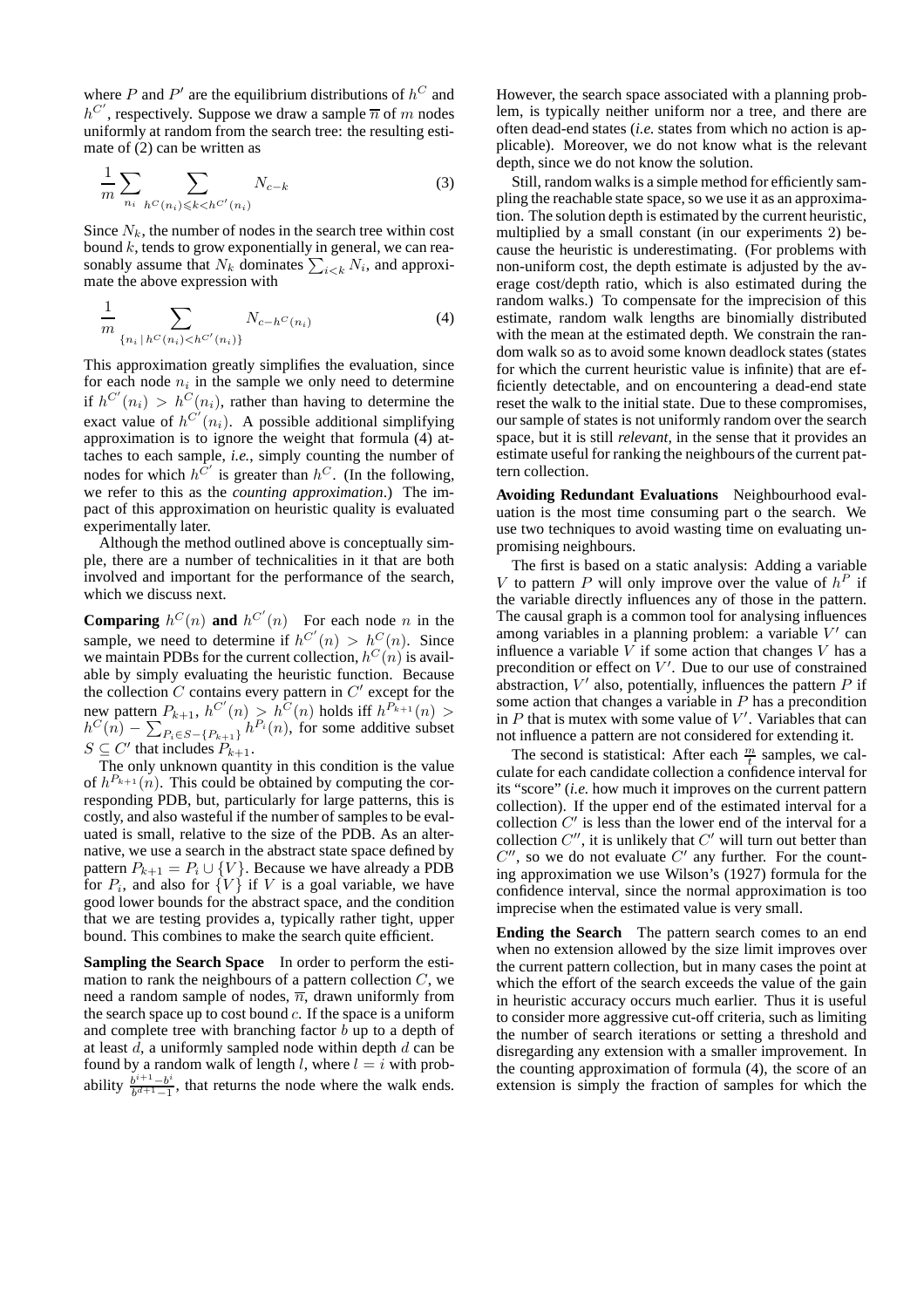| Problem | Optimal | Nodes   | Total  | Constr. |
|---------|---------|---------|--------|---------|
| no.     | length  | exp.    | time   | time    |
| 7       | 26      | 9614    | 297.2  | 295.9   |
| 35      | 77      | 1122    | 177.1  | 177.0   |
| 54      | 82      | 89380   | 199.5  | 189.2   |
| 65      | 138     | 105236  | 164.7  | 154.9   |
| 78      | 135     | 3092044 | 768.2  | 336.6   |
| 83      | 164     | 971728  | 392.8  | 288.9   |
| 87      | 149     | 66719   | 124.0  | 117.3   |
| 95      | 25      | 5232    | 321.6  | 320.6   |
| 97      | 164     | 33559   | 286.9  | 283.5   |
| 102     | 149     | 114078  | 149.0  | 136.4   |
| 106     | 205     | 658844  | 823.9  | 752.7   |
| 107     | 38      | 89985   | 1272.0 | 1252.8  |
| 115     | 110     | 238867  | 394.6  | 366.8   |
| 118     | 172     | 392622  | 209.3  | 163.9   |
| 121     | 125     | 143407  | 547.3  | 530.6   |
| 125     | 125     | 187526  | 134.5  | 116.7   |
| 126     | 87      | 2088379 | 1014.2 | 695.8   |
| 129     | 99      | 36342   | 242.9  | 239.0   |
| 130     | 102     | 142576  | 261.6  | 245.2   |
| 131     | 76      | 170039  | 065.0  | 048.4   |
| 134     | 244     | 218202  | 695.4  | 670.1   |
| 137     | 177     | 3745013 | 1208.2 | 692.3   |
| 140     | 290     | 1097563 | 1116.8 | 963.6   |
| 141     | 134     | 103788  | 183.0  | 170.4   |
| 143     | 212     | 1680744 | 3607.2 | 3348.1  |
| 148     | 197     | 53370   | 721.9  | 716.2   |
| 150     | 135     | 2970347 | 1059.8 | 650.8   |
| 151     | 125     | 80472   | 168.3  | 160.2   |

Table 1: Summary of solved Microban problems. Unsolved problems in the test set are numbers  $93, 99, 105, 108, 112$  – 114, 117, 123, 133, 138, and 145.

heuristic value of the extension is greater than that of the current collection, thus normalised to [0, 1]. This makes it possible to chose a general threshold value.

## **Experiments**

We evaluate the quality of the pattern collections found by the method outlined above by using the resulting heuristic in a cost-optimal forward search planner. The search for a plan is done using A\*. We compare the result of using our method of evaluating pattern collections with the result of using the mean heuristic value, as suggested by Edelkamp (2006). Additionally, we test the impact of the counting approximation.

To evaluate the planner we use STRIPS encodings of two hard search problems, Sokoban and the 15-Puzzle, as well as the Logistics domain. Except where otherwise noted, results are obtained using the counting approximation and size limits of 20 million entries for the PDB collection and 2 million entries for any single PDB. Total memory use is limited to 1 GB; all problems reported unsolved are due to the A\* search exhausting memory. Since the method is randomised, values reported are the median of 3 runs. Variation in the aggregated statistics between runs is relatively small (at most  $\pm 10\%$  from the median), but a small number of instances exhibit much larger variance.

**Sokoban** The Sokoban puzzle<sup>1</sup> is a very difficult singleagent search problem, even for non-optimal domain-specific solvers (Junghanns & Schaeffer 2001). The problem instances we use are a collection of "introductory" problems, meant to be relatively easy for a human to solve, but hard enough to challenge any domain-independent planner.<sup>2</sup> Removing problems that are too easy (solved by blind search) and too hard (not solved by any planner we tried, including several state-of-the-art suboptimal planners), leaves 40 problems, with sizes ranging from 4 to 12 stones and (known) optimal solution lengths from 25 to 290 moves. The planner is able to solve 28 of these. The average (across solved problems) number of expanded nodes per instance is 679,650, and the average runtime is 600.4 seconds, of which 508.2 (84.6%) is spent constructing the PDB heuristic. Table 1 presents the results in detail.

Sokoban is an example of a domain where forward search is inherently more effective than regression: regression search using a variety of admissible heuristics (including those proposed by Haslum, Bonet, & Geffner 2005) does not solve any of our 40 test problems, or even all problems solved by blind forward search.

**The 15-Puzzle** The  $(n^2 - 1)$ -Puzzle is another extensively studied benchmark in the literature on search, and while domain-specific solvers are able to solve 24- and even some 35-Puzzle problems (Felner, Korf, & Hanan 2004), the 15- Puzzle is still a challenge for a domain-independent planner. We use Korf's set of 100 problems. The planner is able to solve 93 problems, using an average of 331,220 node expansions and 1,439.7 seconds, 1,381.9 (96%) spent constructing the PDB heuristic, per problem.

The 15-Puzzle domain is well suited to regression: Haslum, Bonet & Geffner (2005) demonstrate that their PDB heuristics yield good results, over a subset of 24 of Korf's problems. However, our pattern selection generates better heuristics for the same PDB size limit: over the same set of problems their total number of nodes expanded in search is 2,559,508 whereas we obtain a total number of 549,147 – less than one fourth.

**Neighbourhood Evaluation by Mean Value** We compare the results of our pattern selection method against using mean heuristic value, as suggested by Edelkamp (2006), to rank pattern collections in the search neighbourhood. The mean value of the canonical heuristic function is estimated by sampling. Due to the problems with defining a sensible mean value when some heuristic values are infinite, we restrict the comparison to the 15-Puzzle and Logistics domains, which have no (reachable) deadlock states. In these experiments we use a fixed limit on the number of iterations in the pattern search (set to roughly equal that resulting when using our threshold cut-off). Note that our method

<sup>1</sup>http://en.wikipedia.org/wiki/Sokoban.

<sup>&</sup>lt;sup>2</sup>The collection is called "microban"; see http://users. bentonrea.com/˜sasquatch/sokoban/. The STRIPS encodings of the problems are available from us.